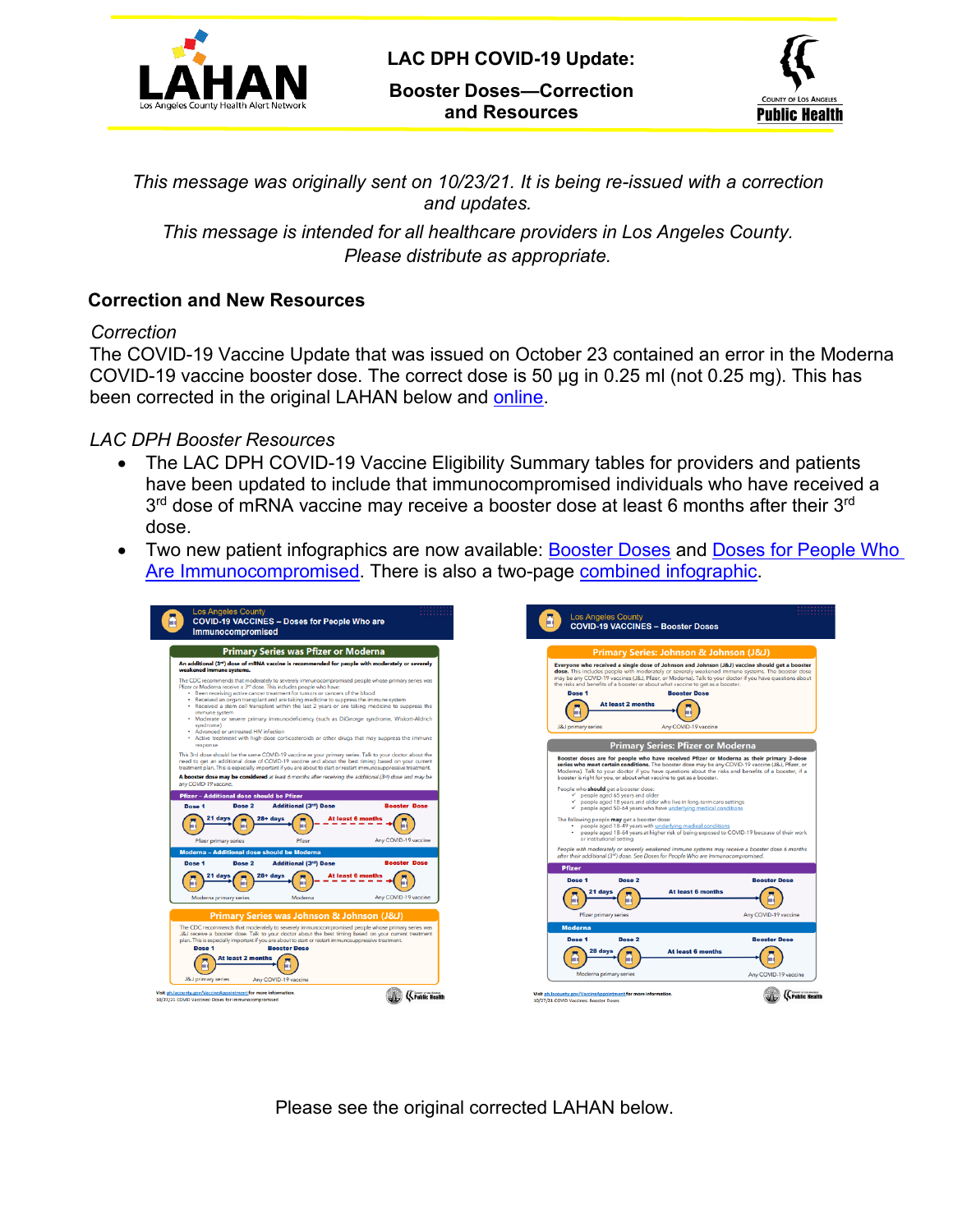# **Expanded Eligibility for COVID-19 Vaccine Booster Shots**

After [authorization](https://www.fda.gov/news-events/press-announcements/coronavirus-covid-19-update-fda-takes-additional-actions-use-booster-dose-covid-19-vaccines) by the Food and Drug Administration, the Centers for Disease Control and Prevention have [expanded the recommendations](https://www.cdc.gov/media/releases/2021/p1021-covid-booster.html) for booster shots to include Moderna and Johnson and Johnson/Janssen (J&J) COVID-19 vaccines as well as heterologous (mix and match) dosing.

*Key new CDC booster recommendations:*

- **All persons who received a J&J COVID-19 vaccine** should get a single vaccine booster dose **at least 2 months** after their initial J&J dose. The booster can be J&J or either of the mRNA vaccines.
- **Certain people who received Moderna** for their primary series should receive a single vaccine booster dose **at least 6 months** after completing the series. The group of eligible persons is the same as for Pfizer and listed below. Note that the Moderna COVID-19 vaccine booster dose is a half dose (50 μg in 0.25 ml).
- Individuals may choose which of the 3 authorized vaccines they would like to receive if they are eligible for a booster dose.

Booster eligibility for individuals who received either Pfizer or Moderna primary COVID-19 vaccine series

- A booster is **recommended** for:
	- People 65 years and older
	- Residents of long-term care facilities
	- People age 50–64 years with an [underlying medical condition](https://www.cdc.gov/coronavirus/2019-ncov/need-extra-precautions/people-with-medical-conditions.html) or are at [risk of](https://www.cdc.gov/coronavirus/2019-ncov/community/health-equity/race-ethnicity.html) social [inequities](https://www.cdc.gov/coronavirus/2019-ncov/community/health-equity/race-ethnicity.html)
- A booster **may be considered** for:
	- o People age 18-49 years with an [underlying](https://www.cdc.gov/coronavirus/2019-ncov/need-extra-precautions/people-with-medical-conditions.html) medical condition
	- o People age 18-64 years who are at higher risk of COVID-19 exposure due to their occupational or institutional setting; this includes all essential workers.

These recommendations have been endorsed by the [Western States Scientific Safety](https://www.cdph.ca.gov/Programs/CID/DCDC/Pages/COVID-19/Statement-on-Moderna-JohnsonandJohnson-Booster.aspx) Review [Workgroup](https://www.cdph.ca.gov/Programs/CID/DCDC/Pages/COVID-19/Statement-on-Moderna-JohnsonandJohnson-Booster.aspx).

## *Upcoming CDC Booster Dose Resources*

- The CDC is in the process of updating their COVID-19 vaccine [clinical](https://www.cdc.gov/vaccines/covid-19/clinical-considerations/covid-19-vaccines-us.html?CDC_AA_refVal=https%3A%2F%2Fwww.cdc.gov%2Fvaccines%2Fcovid-19%2Finfo-by-product%2Fclinical-considerations.html) [considerations](https://www.cdc.gov/vaccines/covid-19/clinical-considerations/covid-19-vaccines-us.html?CDC_AA_refVal=https%3A%2F%2Fwww.cdc.gov%2Fvaccines%2Fcovid-19%2Finfo-by-product%2Fclinical-considerations.html) and will be releasing an MMWR on the ACIP recommendations.
- The CDC is also hosting a live webinar for healthcare providers: *What Clinicians Need to Know About the Recent Updates to CDC's Recommendations for COVID-19 Booster Vaccination* Tuesday October 26. 11am-12 pm PST. [Webinar](https://emergency.cdc.gov/coca/calls/2021/callinfo_102621.asp?ACSTrackingID=USCDC_1052-DM68260&ACSTrackingLabel=Reminder%3A%20CDC%20COCA%20Call%3A%20What%20Clinicians%20Need%20to%20Know%20about%20the%20Recent%20Updates%20to%20CDC%E2%80%99s%20Recommendations%20for%20COVID-19%20Boosters%20%20&deliveryName=USCDC_1052-DM68260) details.

## *LAC DPH Booster Resources*

- **For providers**: COVID-[19 Vaccine Eligibility Summary Table.](http://ph.lacounty.gov/acd/ncorona2019/docs/VaccineScheduleProviders102221.pdf) This table summarizes vaccine eligibility based on the primary series received and the patient age and/or risk factors.
- **For patients**: [Booster Dose How to Get Vaccinated](http://publichealth.lacounty.gov/acd/ncorona2019/vaccine/hcwsignup/?level_1=booster) webpages (English and Spanish); a COVID-19 Vaccine Eligibility Summary Table in [English](http://publichealth.lacounty.gov/media/Coronavirus/docs/vaccine/VaccineEligibilitySummaryTable.pdf) and [Spanish;](https://t.e2ma.net/click/3m6a9s/fcmhgg/voizu9e) updated patient vaccine FAQs in [English](http://publichealth.lacounty.gov/media/Coronavirus/docs/about/FAQ-Vaccine.pdf). The [www.VaccinateLACounty.com](http://publichealth.lacounty.gov/media/Coronavirus/vaccine/) website hosts all COVID-19 vaccine related resource for the public.

See the COVID-19 Vaccine Eligibility Summary Table for Healthcare Providers on the last page.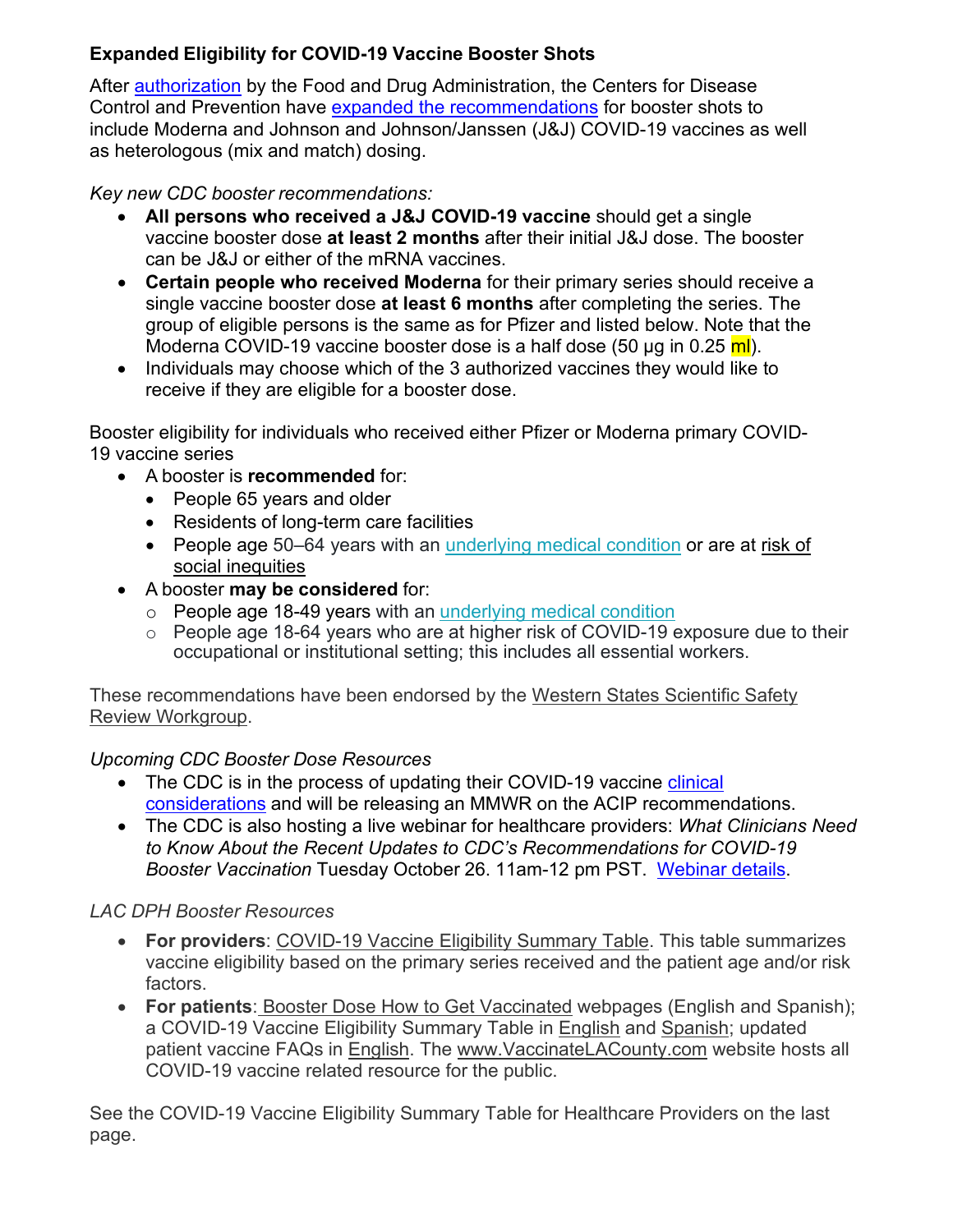#### **Visit the LAC DPH [COVID-19](http://publichealth.lacounty.gov/acd/ncorona2019/vaccine/) Provider Hub and [Vaccination](http://publichealth.lacounty.gov/acd/ncorona2019/vaccine) Hub**

Refresh your browser to view the latest version.

This communication was sent by Claire Jarashow, Director, Vaccine Preventable Disease Control Program, Los Angeles County Department of Public Health